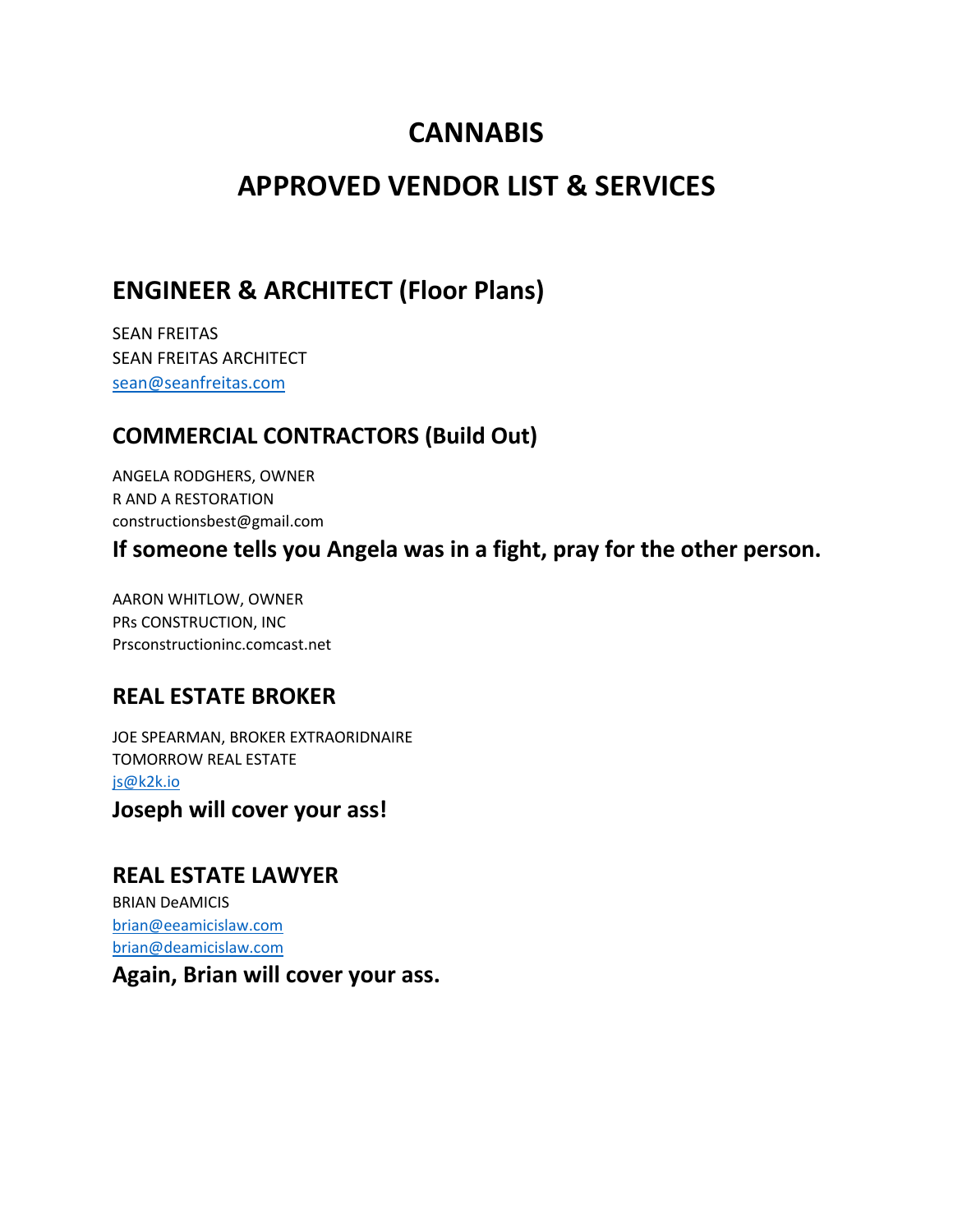# **CANNABIS LAWYER EXTRAORDINAIRE**

ATTORNY DALE SCHAFER www.daleschaferlaw.wordpress.com 916-827-6923

**When you need a dog fighter of a lawyer, and you may.**

### **SECURITY SYSTEM (Full Building)**

BOB HEDGES, *ASIS CERTIFIED* HUE & CRY bhedges@hueandcry.com

**Bob used to be a cop. He knows how to keep folks out of your shit!**

#### **SECURITY GUARD COMPANY (SECURITY & PATROL)**

DAVID FAIR, Owner MAD SECURITY, INC. madservicesbid@gmail.com www.madsecurityservices.com

#### **David's service is mandatory and invaluable.**

#### **FIRE ALARM INSTALLATION/FACP**

BRAD NIBBLELINK SAC ALARM SYSTEMS bradn@sacalarm.com **Check building for a FACP before signing a lease!**

# **SPRINKLER SYSTEMS**

NARBEH NAZARYAN, OWNER THE FIRE SPRINKLER COMPANY narbeh@thefiresprinklercompany.com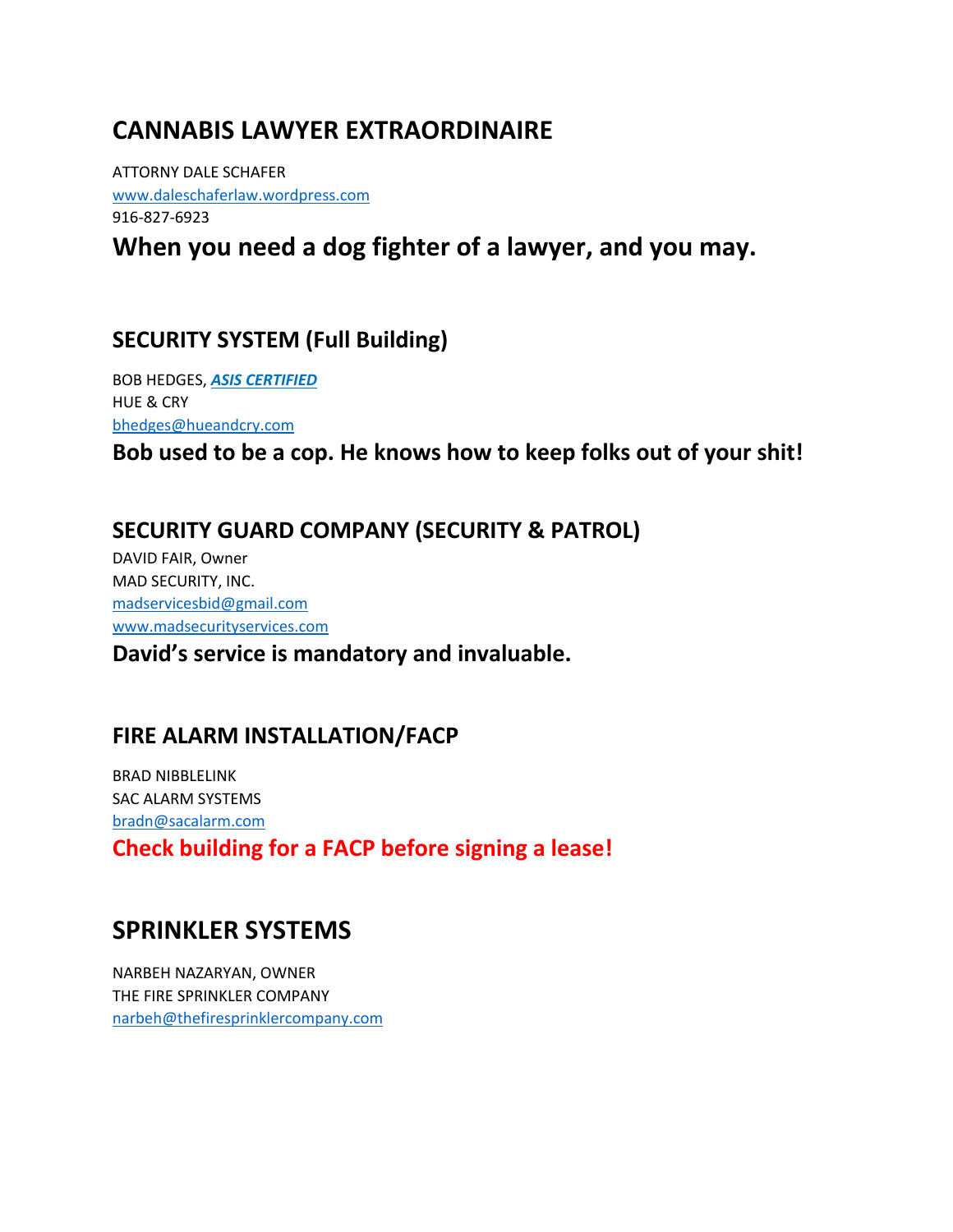DONALD WALKER, OWNER AQUA SYSTEMS Dwkc2ca@gmail.com **DON'T sign a lease without a sprinkler system!**

### **FIRE PROTECTION ENGINEER**

RONNIE THOMAS, MSc, PE/OWNER REAX ENGINEERING rthomas@reaxengineering.com

**Do this before your fire inspection. FYI Ronnie is easy on the eyes!**

# **BRANDING STRATEGY**

RAVEN TAHARA, CREATIVE DIRECTORS THE SYMBOLIST raven@thesymbolist.com

**Can't write a business plan without a product.**

#### **PRINTING FLOOR PLANS**

ATTN: Ginny, Customer Serv SIGNATURE REPRO globe@signaturerepro.com

**Ginny is 2 mins from the Building Dept. You will need her.**

### **FIRE EXTINGUSHER COMPANY**

ATTN: RUDY, Service tech FIRECODE SAFTY EQUIPMENT 916-832-8424 (direct number)

**Rudy is from Oak Park, show him some love.**

# **MOVING SERVICE**

DARREN BRIDGES, OWNER DELIVERY 4 YOU (COMMERCIAL & RESIDENTIAL) bridgesdt@gmail.com

**Darren will efficiently move everything but a corpse.**